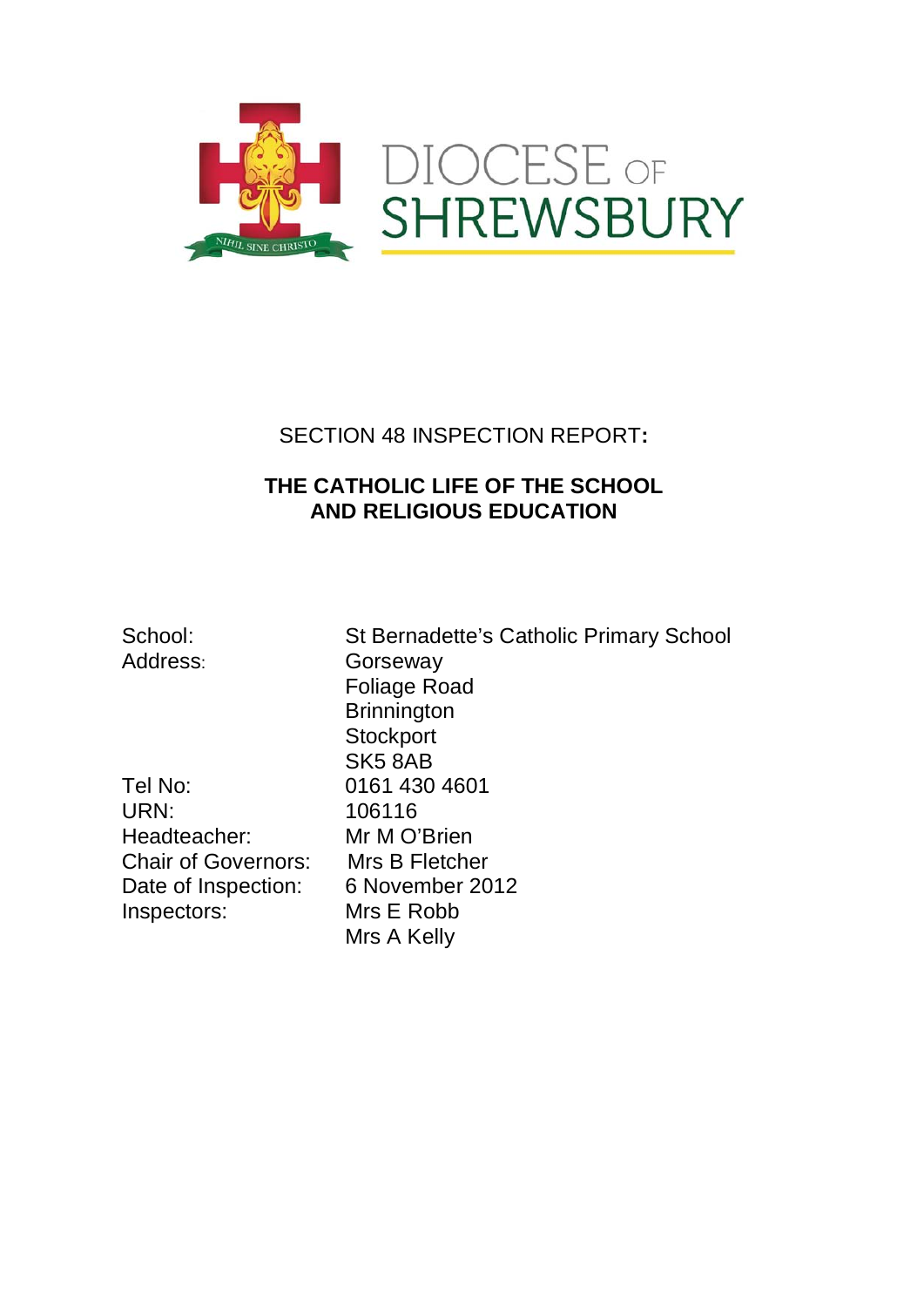

# **ST. BERNADETTE'S MISSION STATEMENT**

In our school we seek to promote the academic, spiritual and personal development of the individual in a calm and happy Christian environment.

# **AIMS AND VALUES**

**We aim to foster the growth of Faith by providing a caring environment which values the contribution of each individual, promotes love and respect for God and each other and encourages a strong sense of community.**

### *Our aims are:-*

- **1. To encourage and develop the spiritual and moral growth of the individual and to make our Catholic/Christian faith a meaningful experience.**
- **2. To promote a stimulating and relevant curriculum, which enables each individual to achieve their full potential and aspire to high standards.**
- **3. To develop a committed, active relationship between all those who are involved with our school by fostering home, parish and community links.**
- **4. To encourage co-operation, active relationship between all those who are involved with this school, every opportunity to succeed.**
- **5. To create a happy, safe working environment, where each person is recognised as unique and where there is mutual respect and trust amongst all in the school.**

**This Mission Statement was reviewed in June 2011. This involved all stakeholders in our school.**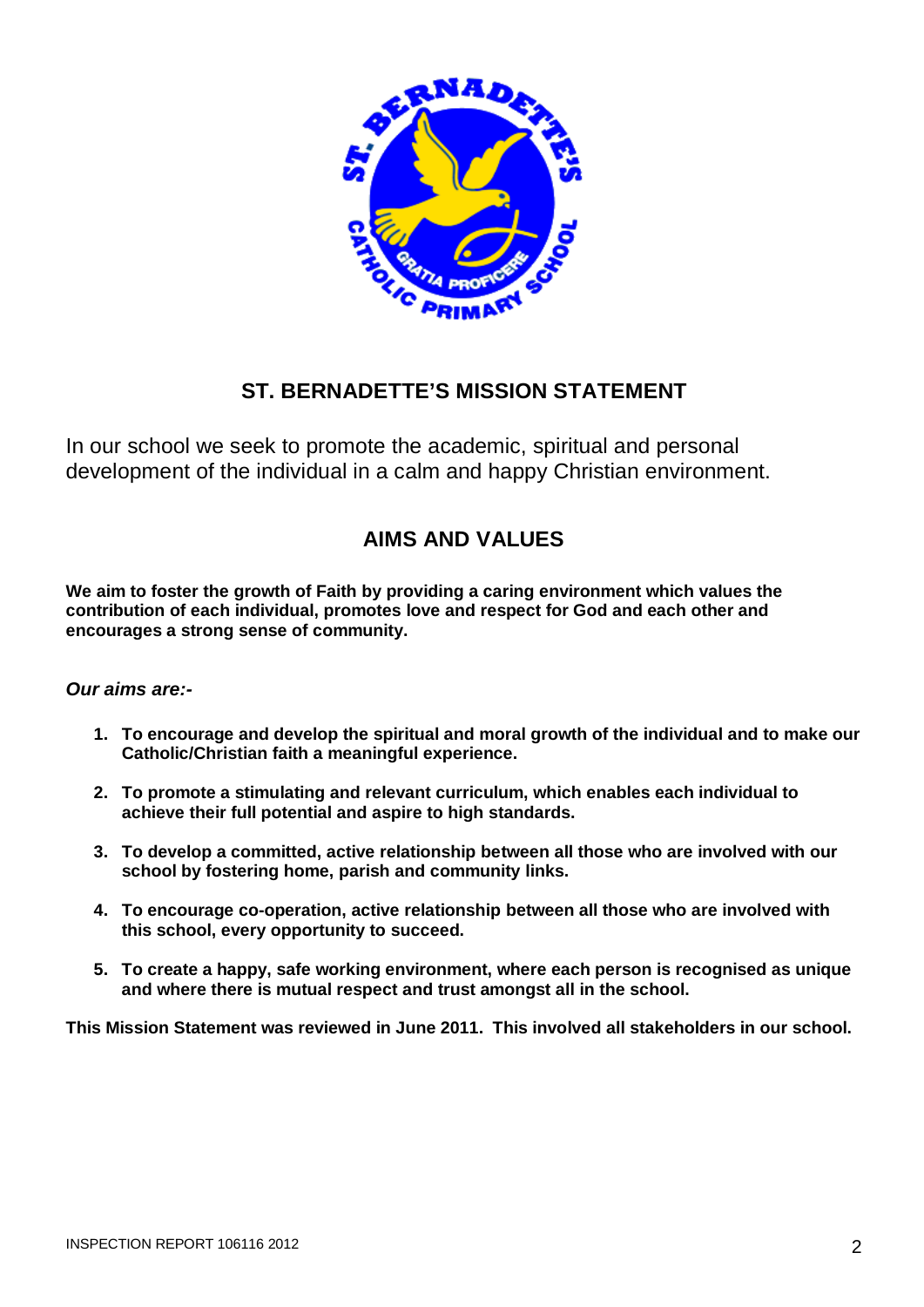# **FACTUAL INFORMATION ABOUT THE SCHOOL**

|    | FS        | Y1 | Υ2 | Y3 | Υ4 | Y5 | Y6 | Total |
|----|-----------|----|----|----|----|----|----|-------|
| PT | <b>FT</b> |    |    |    |    |    |    |       |
| 34 | 28        | 30 | 28 | 30 | 28 | 23 | 20 | 220   |
| 18 | 12        | 14 | 15 | 14 | 21 | 12 | 10 | 116   |
| 4  |           | 3  |    | 6  | າ  | 4  | 3  | 24    |
| 0  | 2         | 2  | 0  |    |    |    | 0  |       |
| 12 | 13        |    | 12 | 10 | 4  |    | 4  | 73    |
| 5  | 6         | 5  | 5  | っ  | 3  | 5  |    | 32    |
|    |           |    |    |    |    |    |    |       |
|    | 3         | 3  | 6  | 13 | -1 | 6  | 8  | 51    |
| 0  | Ω         |    |    | 0  |    | 0  |    | 3     |
| 4  | 10        | 9  | 8  | 5  | 3  | 4  | 2  | 45    |
|    |           |    |    |    |    |    |    |       |

| vear<br>lemic<br>last<br>acadan.<br>clusions ir<br>acauer | nanani<br>ianent                      |       | $r_{\alpha r}$<br>Fixea<br><u>uain</u> |  |
|-----------------------------------------------------------|---------------------------------------|-------|----------------------------------------|--|
| deprivation<br>Index<br>multiple<br>ΩT                    | 3%<br>deprived<br>* mosì<br>One<br>ΟĪ | wards |                                        |  |

| PARISHES SERVED BY THE |              | <b>PUPILS TRANSFER</b> |              |
|------------------------|--------------|------------------------|--------------|
| SCHOOL                 |              |                        |              |
| Name of Parish         | No of Pupils | Name of School         | No of Pupils |
| St Bernadette's        | 220          | Harrvtown              | 15           |
|                        |              | St Thomas More         |              |
|                        |              | Werneth                |              |

| With reference to Year 6 - the Catholic schools to<br>which your pupils transferred |              |  |  |
|-------------------------------------------------------------------------------------|--------------|--|--|
| <b>PUPILS TRANSFER</b>                                                              |              |  |  |
| Name of School                                                                      | No of Pupils |  |  |
| Harrytown                                                                           | 15           |  |  |
| <b>St Thomas More</b>                                                               |              |  |  |
| Werneth                                                                             |              |  |  |

| <b>TIME</b><br>TEACHING<br>RE             | r c | $\ddot{\phantom{1}}$ |          | $\overline{\phantom{a}}$<br>. . | $\sqrt{2}$           | ິ        | VE<br>   | Y6  | Totai |
|-------------------------------------------|-----|----------------------|----------|---------------------------------|----------------------|----------|----------|-----|-------|
|                                           | ∽−  | --                   |          |                                 |                      |          |          |     |       |
| Total<br>RE<br>teaching<br>□ time (Hours) |     |                      | ⌒<br>ن.ء | ~ -<br>ت                        | $\sim$ $\sim$<br>ے ۔ | -<br>ن ۽ | ∽<br>ے ۔ | ے ۔ |       |

| <b>STAFFING</b>                               |    |  | <b>NAME OF SCHOOL</b>      |    |
|-----------------------------------------------|----|--|----------------------------|----|
| Full-time teachers                            | 10 |  | Published admission number | 25 |
| Part-time teachers                            |    |  | Number of classes          | 8  |
| Total full-time equivalent                    | 10 |  | Average class size KS1     | 30 |
| Support assistants                            |    |  | Average class size KS2     | 25 |
| Percentage of Catholic teachers f.t.e.        | 70 |  |                            |    |
| How many teachers teach RE (P) f.t.e.         |    |  |                            |    |
| Number of teachers with CCRS or equivalent    |    |  |                            |    |
| Number of teachers currently undertaking CCRS |    |  |                            |    |

#### **NAME OF SCHOOL**

| Published admission number | לי |
|----------------------------|----|
| Number of classes          |    |
| Average class size KS1     | 30 |
| Average class size KS2     |    |

# FINANCIAL DATA

| <b>EXPENDITURE (£)</b> | Last financial year<br>2011/12 | <b>Current financial year</b><br>2012/13 | <b>Next financial year</b><br>2013/14 |
|------------------------|--------------------------------|------------------------------------------|---------------------------------------|
| <b>RE</b>              | £1500                          | £700                                     | £500                                  |
| English                | £3000                          | £1600                                    | £500                                  |
| <b>Mathematics</b>     | £500                           | £500                                     | £1000                                 |
| Science                | £0                             | £0                                       | £2000                                 |

┑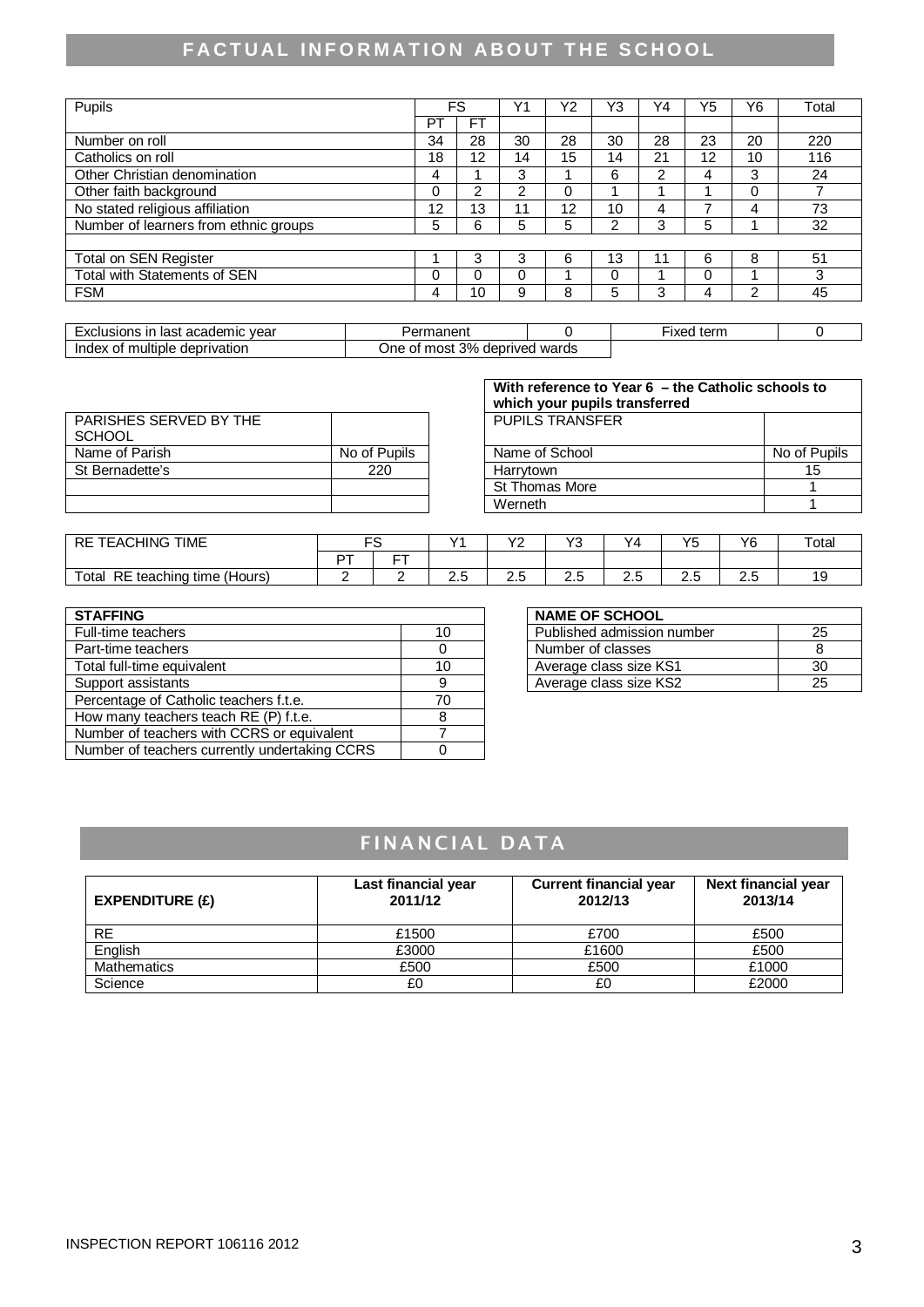| Key to judgements: Grade 1 is outstanding, grade 2 good, grade 3 satisfactory and | Judgement |
|-----------------------------------------------------------------------------------|-----------|
| grade 4 inadequate                                                                |           |

### **OVERALL EFFECTIVENESS OF THE SCHOOL 1**

#### **How effective the school is in providing Christian Education**

St Bernadette's Catholic Primary School provides an outstanding Catholic education for all pupils.

From Early Years Foundation Stage to Year 6 pupils' progress and attainment are outstanding. Pupils are valued as demonstrated through the outstanding pastoral care evident across the school.

The Mission Statement, firmly rooted in the Gospel values, is clearly visible in the every day life of the school, and as a result of this relationships are strong and supportive. This makes St Bernadette's the happy and successful school in which all are proud to be involved.

Leadership is outstanding and provides impetus and structure to impart the philosophy of high expectations for pupils and all involved in the school community.

The school's capacity for further improvement is outstanding because of the strong commitment of the Headteacher, Staff and Governors in the pursuit of excellence.

#### **What the school could do to improve further**

In order to maintain the high standards of achievement, the school has already identified the need to:

- embed the new Religious Education Scheme "The Way, the Truth and the Life."
- continue to develop the good procedures already in place for assessment and moderation.
- continue to celebrate Masses in school and in the Parish House.

#### **PUPILS 1**

#### **How good outcomes are for pupils, taking account of variations between different groups**

The quality of teaching and learning for all pupils is outstanding. All lessons observed during this inspection were outstanding.

The stimulating, well ordered learning environments provide motivation and security for all pupils to achieve well. In addition considered, careful evaluations and effective use of data ensure the needs of all pupils are met.

Pupils are keen, well focused and enjoy their Religious Education lessons. They express their views confidently and can talk enthusiastically about their own religion and respectfully about the traditions of other faiths.

They show respect for each other and listen with interest when discussions are taking place .During lessons observed the pupils worked effectively individually, with partners, and in groups. Pupils expressed their views confidently. For example in an observed lesson, focused on The Ten Commandments, after much discussion and exchange of views about " telling lies" one pupil confidently stated *"don't tell lies just to get yourself out of trouble*-*just tell the truth in the first place"*

The pupils benefit from a range of highly effective learning strategies. Their curiosity to find more information about topics covered is commendable. The Headteacher and Governors have allocated high quality support and resources for all age groups, with a particular emphasis on those pupils whose needs are greatest. Quality resources are at hand for pupils to use, and all pupil groups have the best possible opportunities to access the learning experiences provided. As a result, pupils make significant progress. Several pupils commented in their questionnaires on how they enjoyed using laptops *"to find new information about Jesus' life*" They also commented upon their enjoyment in reading parables*-"they make me feel closer to Jesus"*

During discussions with the School Council the pupils were keen to inform the inspectors of the important role they have played in improving the school environment and how they feel valued because their suggestions were considered and acted upon. .

The children have an excellent understanding of the Mission Statement which is displayed in pupil friendly language in each classroom. One pupil commented *" the Mission Statement brings our school together, it's what we follow, it makes our school the way it is"* Another commented *"…our school is like a big family"*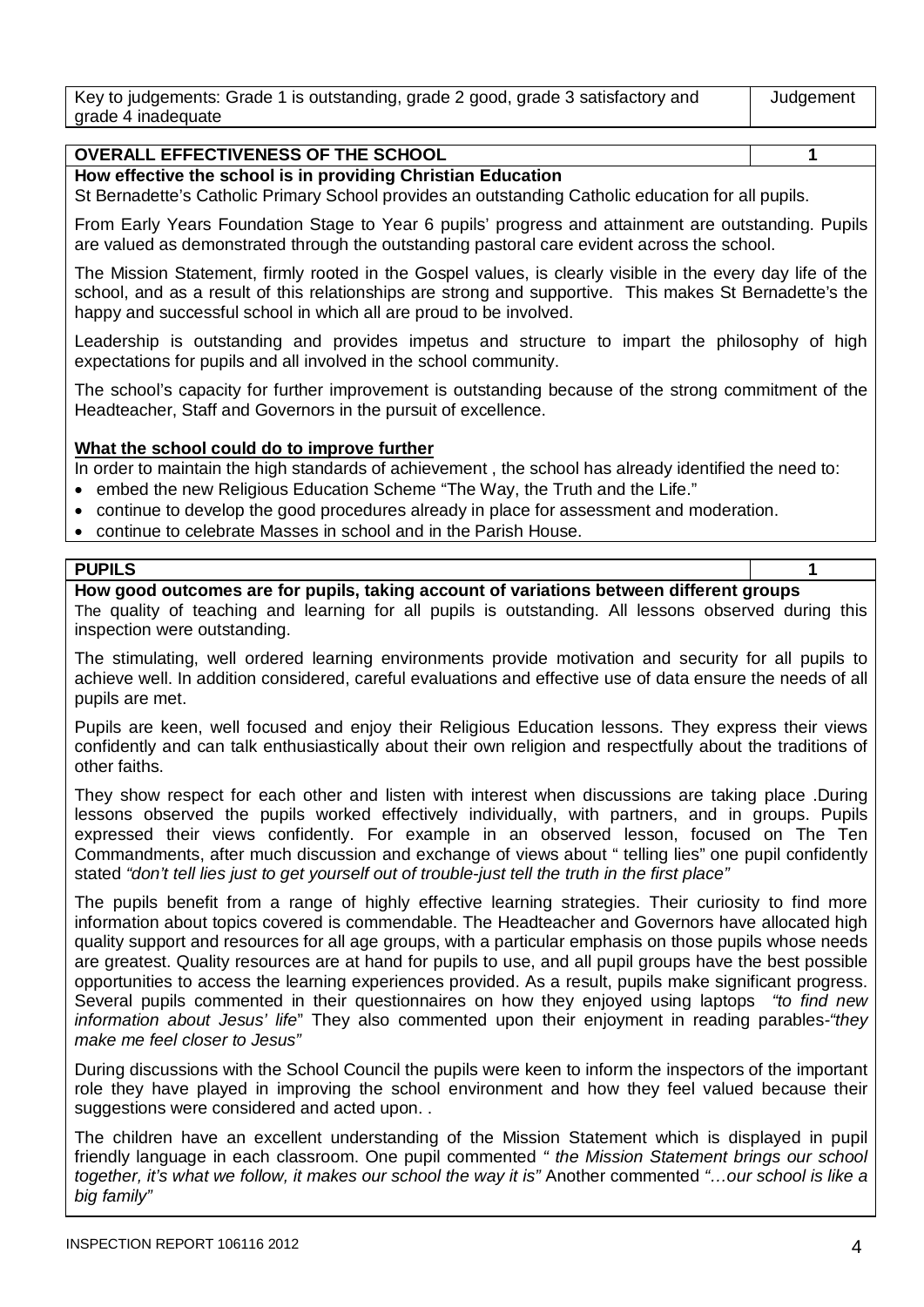The pupils have many opportunities to take on responsibilities. For example, they are involved in fundraising activities for a variety of worthy causes at home and abroad e.g. CAFOD, Francis House. There is a very effective Prayer Buddy system in place where Year 6 pupils pray and read to younger pupils. Pupils particularly commented upon their enjoyment in being a Prayer Buddy as it provides opportunity to interact with younger children. Also the Year 6 Red Jumpers provide an important role in helping younger pupils to sort out any problems they may experience. There are numerous after school activities available for the children, gardening club, Keep Fit, Y6 Enterprise club to name just a few.

The pupils are aware of the excellent pastoral care available to them. They know that they can go to teachers or teaching assistants in fact, any adult or Year 6 Red Jumpers if they have a concern or problem. They have access to a Worry Box and any issues identified are swiftly dealt with. There are a very effective sanctions and rewards in place. Towards the end of the Collective Worship observed by the inspectors, certificates and stickers were awarded to pupils for a whole range of positive behaviours from good work to happy smiles. The pupils were proud to receive this recognition.

All the pupils participate in Acts of Worship with reverence and respect. There are opportunities for pupils to pray, reflect and meditate. All classrooms have prayer areas and pupils are given responsibility in leading prayerful moments throughout the week in a variety of settings. They enjoy, are enthusiastic about and are keen participants in prayer, Acts of Worship and liturgical celebrations.

#### **PROVISION** 1

#### **How effective the provision is for Christian Education**

Since the last inspection the Headteacher and Religious Education Subject Leader have attended Diocesan organised courses and meetings, with particular reference to the newly adopted Religious Education Scheme The Way, the Truth and the Life. Training was disseminated to all Staff and Governors through a series of twilight sessions. Careful consideration has been given to the selection of assessment and planning tools and training for senior leaders in how to make good lessons outstanding has also been undertaken. As a result." The Way, the Truth and the Life is being successfully implemented, the assessment and planning procedures are very effective in ensuring high expectations are achieved, and the quality of teaching and learning is outstanding.

Teachers are confident and have a secure knowledge base, they plan their lessons effectively and as a result teaching is of a consistently high standard. Detailed and thorough assessments are used effectively to help pupils in their next steps to learning. Marking throughout the school supports this as evidenced in the work scrutiny. There are very effective tracking and assessment strategies to further support and improve teaching and learning. The pupils are highly motivated to achieve their best and demonstrated to the inspectors their ability to use appropriate language and relate the topics taught to their own lives. One pupil told the inspectors "*Our teachers know exactly what we can do and they keep pushing us until we get there."*

The learning environments are stimulating and thought provoking. Displays relate to topics and /or the liturgical year. All Staff play a significant part in ensuring that the Gospel teachings and values are accessible to all children. They are committed to guide and nurture the pupils irrespective of barriers which may be present. Staff use resources very effectively. The use of technology enhances the opportunities for learning and creativity.

Pupils are encouraged to prepare their own assemblies and liturgical services making full use of the technology available to them. They are given responsibility for leading prayerful moments throughout the week in a variety of settings, and do so very effectively. The quality of Collective Worship is outstanding and is central to the life of the school.

The school provides excellent opportunities for pupils to explore their own spiritual and moral development. This is done through the curriculum, day to day running of the school, the excellent range of activities and experiences available to the pupils. There are strong links with the parish and whole school assemblies are open to parents and members of the parish. These are always well supported.

Sister Gertrude, the Parish Sister is a valued member of the school and parish community and is often in and around school, supporting pupils, staff and parents. Sacramental preparation is delivered through school, with Sister Gertrude's help and support.

The school fully meets all the requirements of the Diocese and the Bishops' Conference.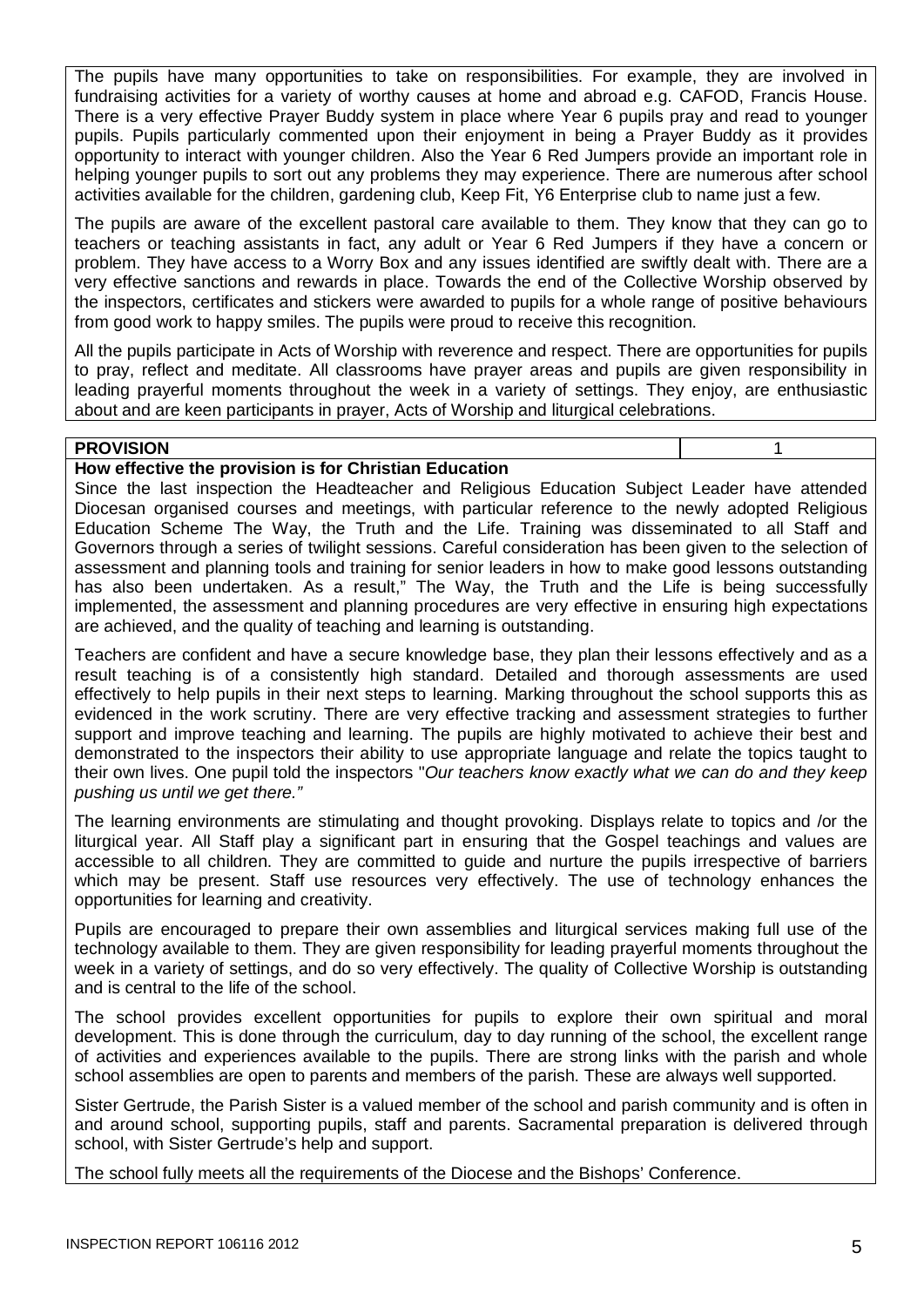#### **LEADERS AND MANAGERS 1**

#### **How effective leaders and managers are in developing the Christian Life of the school**

Leadership and management are outstanding.

The Headteacher provides outstanding leadership and direction, vision and inspiration. His drive for excellence permeates throughout the whole school. He knows the children in his care and is energetic in ensuring that every pupil has access to the best possible Catholic education that St Bernadette's can provide. Together with the Governing Body and the Senior Leadership Team there is great commitment to the Catholic mission of the school. Senior Leaders provide direction, support, challenge and optimism.

The Headteacher, Senior Leaders and Governors have a secure understanding of the school's strengths and areas for development, based on a very effective strategy for self-evaluation. They ensure priorities for development are incorporated into the school improvement plan and are also part of the Performance Management process.

The Religious Education Subject Leader fulfils her role admirably providing skill, knowledge and support.

She is thorough in her observations and is supportive to colleagues in the planning, organisation, assessment and moderation procedures of the curriculum .This ensures that the Religious Education provided by the school is of the highest quality.

She is also fully aware of the implications for Religious Education throughout the whole school community and is committed to providing the best opportunities for all pupils.

There is a calm and welcoming atmosphere in the school. Questionnaires returned by parents indicate overwhelming support for the Headteacher and Staff and the wider school community .One parent commented that this is *"a family orientated school"* The Governors are very knowledgeable and dedicated to the school and make a significant contribution. They challenge and support the school leadership in all aspects in order to ensure the best possible provision and outcomes for all pupils. Governors are made welcome in the school, attend assemblies whenever they can and have observed Religious Education lessons. Partnerships at all levels are outstanding.

St Bernadette's is a happy, successful school where all pupils thrive, and is unrelenting in its pursuit for excellence.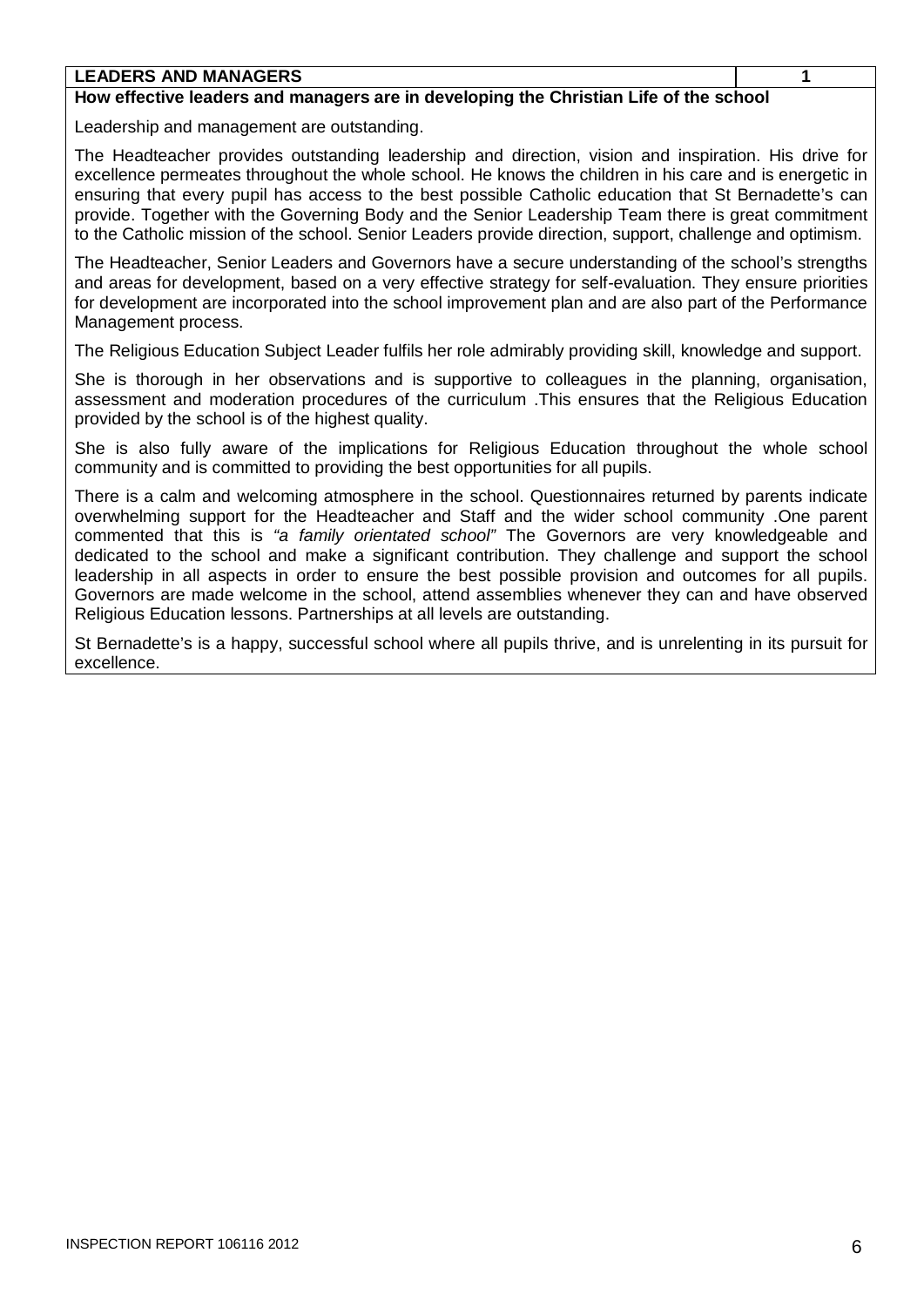#### **Parents' Questionnaires 220 questionnaires were sent out - 13 returned**

|   | please tick                                                                                         | Strongly<br>Agree | Agree | <b>Disagree</b> | Strongly<br><b>Disagree</b> | Don't<br>Know |
|---|-----------------------------------------------------------------------------------------------------|-------------------|-------|-----------------|-----------------------------|---------------|
|   | My child enjoys school                                                                              | 104               | 27    |                 |                             |               |
| 2 | am happy with the values and attitudes that the<br>school teaches                                   | 102               | 31    |                 |                             |               |
| 3 | am made to feel welcome in school                                                                   | 98                | 35    |                 |                             |               |
| 4 | The school seeks the views of parents/carers and<br>takes account of their suggestions and concerns | 98                | 34    |                 |                             |               |
| 5 | The school gives me a clear understanding of<br>what is taught in Religious Education               | 84                | 44    |                 |                             | Δ             |
| 6 | The school enables my child/ren to achieve a good<br>standard of work in Religious Education        | 95                | 45    |                 |                             |               |
|   | The school keeps me well informed about my<br>child(ren)'s progress in Religious Education          | 82                | 44    | 3               |                             |               |

## **Pupil Questionnaires (Year 2)**

|                |                                                                      | Yes | Sometimes      | No |
|----------------|----------------------------------------------------------------------|-----|----------------|----|
|                |                                                                      |     |                |    |
|                |                                                                      |     |                |    |
|                |                                                                      |     |                |    |
|                |                                                                      |     |                |    |
| $\overline{1}$ | I like being at this school.                                         | 27  |                |    |
| $\overline{2}$ | I learn new things in Here I am lessons.                             | 26  |                |    |
| $\overline{3}$ | enjoy learning about Jesus and how to live as His friend.            | 25  | $\mathcal{P}$  |    |
| 4              | have to work hard.                                                   | 25  | $\overline{2}$ |    |
| 5              | My teacher helps me when I get stuck so I can make my work better.   | 24  | 3              |    |
| 6              | My teacher listens to me.                                            | 26  |                |    |
| $\overline{7}$ | When I am unhappy there is always an adult I can talk to.            | 23  | 4              |    |
| 8              | get praise when I do my best.                                        | 26  |                |    |
| $\overline{9}$ | Other children are kind and behave well                              | 24  | 3              |    |
| 10             | I am happy on the playground.                                        | 27  |                |    |
| 11             | am allowed to help in class and around school.                       | 25  | $\mathcal{P}$  |    |
| 12             | enjoy the times we say our prayers, talk to God and sing songs about | 27  |                |    |
|                | Jesus.                                                               |     |                |    |

## **Pupil Questionnaires (Year 6)**

|    |                                                            | Yes | Mostly | Sometimes | No |
|----|------------------------------------------------------------|-----|--------|-----------|----|
|    | Do you like being at this school?                          | 20  |        |           |    |
| 2  | Do you find out new things in Religious Education lessons? | 17  |        |           |    |
| 3  | Are your Religious Education lessons interesting?          | 19  |        |           |    |
|    | Do you get help when you are stuck?                        | 17  | 3      |           |    |
| 5  | Do you have to work hard?                                  | 19  |        |           |    |
| 6  | Do teachers show you how to make your work better?         | 20  |        |           |    |
|    | Do other children behave well?                             | ົ   | 17     |           |    |
| 8  | Are teachers fair to you?                                  | 20  |        |           |    |
| 9  | Do teachers listen to your ideas?                          | 20  |        |           |    |
| 10 | Are you given responsibility?                              | 18  | າ      |           |    |
| 11 | Do you enjoy your times of prayer together?                | 19  |        |           |    |